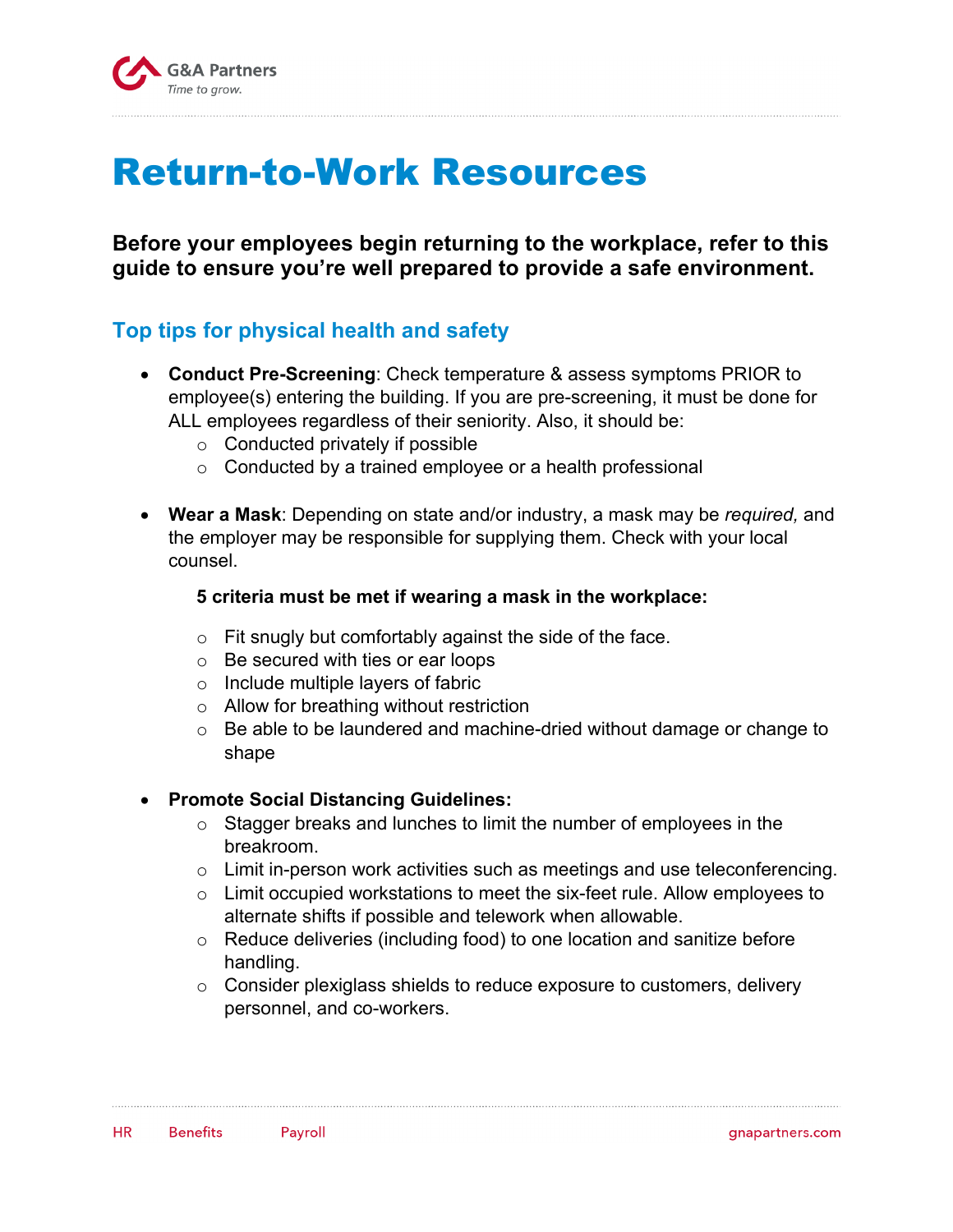

#### • **Promote Cleanliness and Sanitation:**

- o Discourage co-workers from using each other's phones, desks, equipment, etc.
- o Frequently clean and disinfect common surfaces.
- o Consider providing disposable wipes.
- $\circ$  Provide soap and/or alcohol-based hand sanitizers to promote good personal hygiene.
- o Consider installing foot pulls on restroom doors.
- $\circ$  Ensure housekeeping staff use the EPA-recommended cleaners and guidelines at your facility. Post cleaning schedules so employees can see that you're committed to keeping their workplace safe.

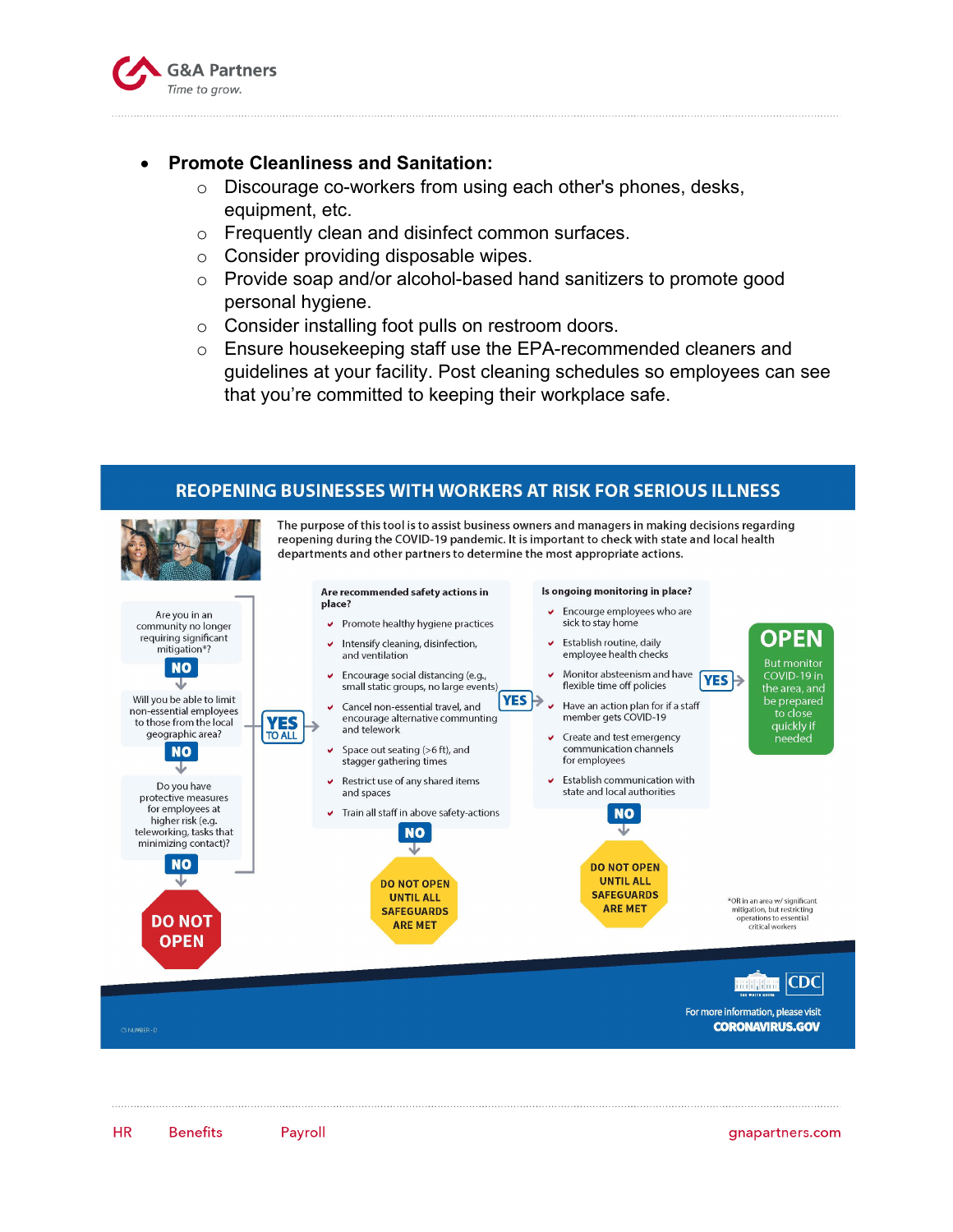

#### **Additional Resources:**

- 1. [Sign up to receive OSHA's Tip of The Day](https://www.osha.gov/#subscribeTips)
- 2. [Face-covering FAQ](https://www.cdc.gov/coronavirus/2019-ncov/prevent-getting-sick/cloth-face-cover-faq.html)
- 3. [Safe Practices for Essential Workers](https://www.cdc.gov/coronavirus/2019-ncov/community/critical-workers/implementing-safety-practices.html)
- 4. [10 Steps to Reducing the Risk of Exposure](https://www.osha.gov/Publications/OSHA3994.pdf)

### **2020 workplace requirements**

[The Department of labor requires all businesses to display this Families First](https://www.dol.gov/sites/dolgov/files/WHD/posters/FFCRA_Poster_WH1422_Non-Federal.pdf) Coronavirus Response Act Poster from April 1 through December 31, 2020

## **Coping Resources**

- **Coping and Stress**
	- o Limit consumption of news stories.
	- o Get a good night's sleep
	- o Take care of your body through well-balanced meals and exercise.
	- o Try creating and following a routine.
	- o Connect with others and talk about concerns and feelings.
	- o Use local agencies and reach out if you need help
		- § [https://findtreatment.samhsa.gov/locator/stateagencies.html#.XqBe](https://findtreatment.samhsa.gov/locator/stateagencies.html#.XqMjOtNKgWp) QshKiUk

#### • **Online training resources:**

- 1. [Managing stress](https://www.cdc.gov/coronavirus/2019-ncov/daily-life-coping/managing-stress-anxiety.html)
- 2. [Tips during quarantine](https://www.samhsa.gov/sites/default/files/tips-social-distancing-quarantine-isolation-031620.pdf)
- 3. [Coping tips](https://www.samhsa.gov/find-help/disaster-distress-helpline/coping-tips)

*Reach out to your G&A Client Advocate for more online training options.*

• **[State-specific resources](https://hr.blr.com/HR-news/HR-Administration/HR-Management/State-Specific-COVID-19-Assistance-Resources-for-B/)**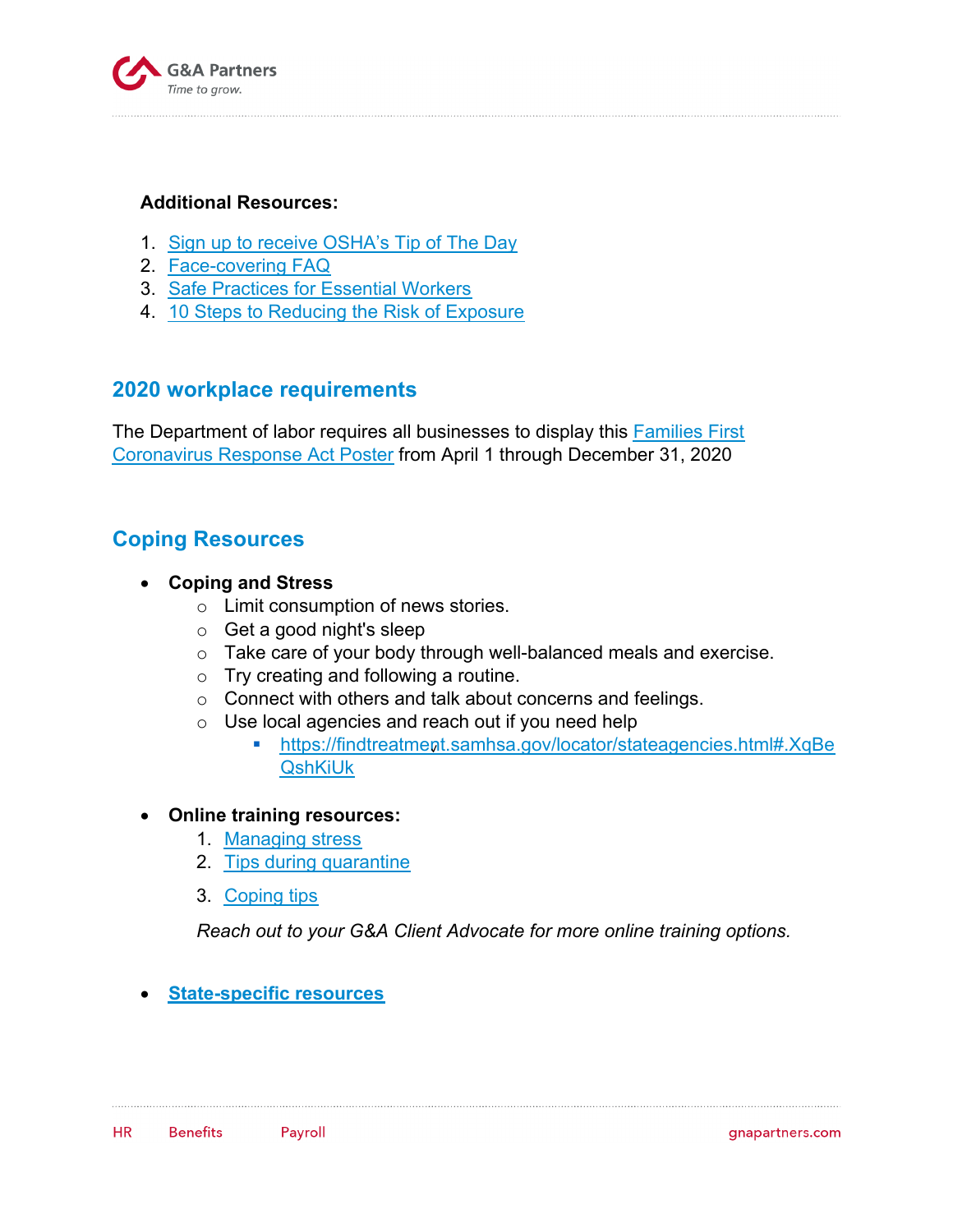

## **Tamping down the spread**

#### • **Pandemic-Related Harassment**

- $\circ$  Be vigilant do not allow any to arise due to EEOC Guidelines.
	- Help reduce the chance of harassment by explicitly communicating to the workforce that fear of the COVID-19 pandemic should not be misdirected against individuals because of a protected characteristic such as their national origin, race, or other prohibited bases.
- o Handle as you would any other complaint.

#### • **Presumptive Positive – respond as if it is confirmed.**

- o Employee exhibits symptoms of COVID-19 and visits a doctor but is not tested/diagnosed and is directed to self-quarantine.
- o Employee should not report to work.

#### • **COVID-19 Positive Employee in the workplace.**

- $\circ$  Employee should be sent home and remain there until released by a physician or CDC guidelines have been followed for self-isolation.
- $\circ$  Co-workers that were within 6 feet of this employee for 10+ minutes should be sent home to self-isolate and self-monitor symptoms for 14 days.
- o The area will need to be properly cleaned.
	- If the employee was in a confined space, air it out for 24 hours then clean thoroughly – consider increasing air flow to area while airing out.
	- If employee was in an open concept, increase air flow and limit access to area for 24 hours then clean thoroughly.
- o Notify all employees of the situation without revealing confidential information such as the employee's name. Make them aware of the actions taken and the sanitizing and cleaning efforts.

#### **Additional resources**

- 1. [Potential Challenges When Returning to Work](https://www.littler.com/publication-press/publication/challenges-returning-employees-back-work-after-covid-19) (podcast)
- 2. [What you should know about COVID-19 and the ADA, the Rehabilitation Act, and](https://www1.eeoc.gov/eeoc/newsroom/wysk/wysk_ada_rehabilitaion_act_coronavirus.cfm?renderforprint=1) other EEO Laws